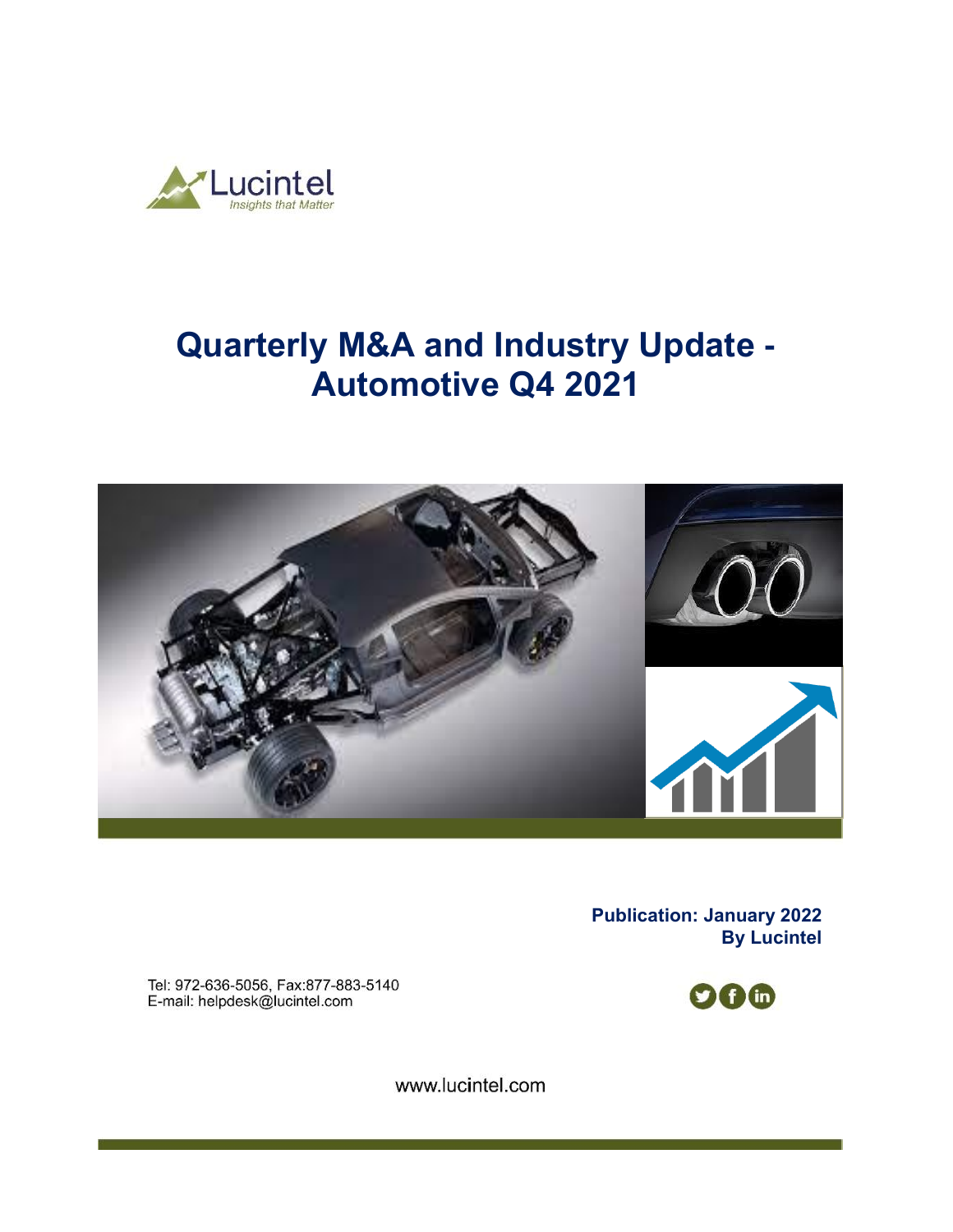

## **Economic Situation Q4 2021**

The global GDP grew by 1.4% in Q4 2021 from Q3 2021, while it increased by 5.0% when compared to Q4 2020. The U.S. GDP grew by 2.7% in Q4 2021 as compared to Q3 2021. The global economic recovery is continuing, even as the pandemic resurges. The pandemic outbreak triggered many challenges for global supply chains, which have resulted in longer than expected supply disruptions. Overall, risks to economic prospects have increased, and policy trade-offs have become more complex. The rapid spread of Delta and Omicron variants has increased uncertainty about the recovery of the global economy. Vaccination rates are progressing well in many advanced economies, but poorer and emerging market countries are being left behind. As per OWID (Our World in Data), 59.2% of the world population has received at least one does of a COVID-19 vaccine by the end of 2021. On the other hand, only 8.9% of people in low-income countries have received at least one dose. Vaccine access and early policy support are the principal drivers of the gaps.



*Note: The above image shows quarter over quarter change in GDP* 

*Source: IMF, Lucintel*

Figure 1: Quarterly GDP Trends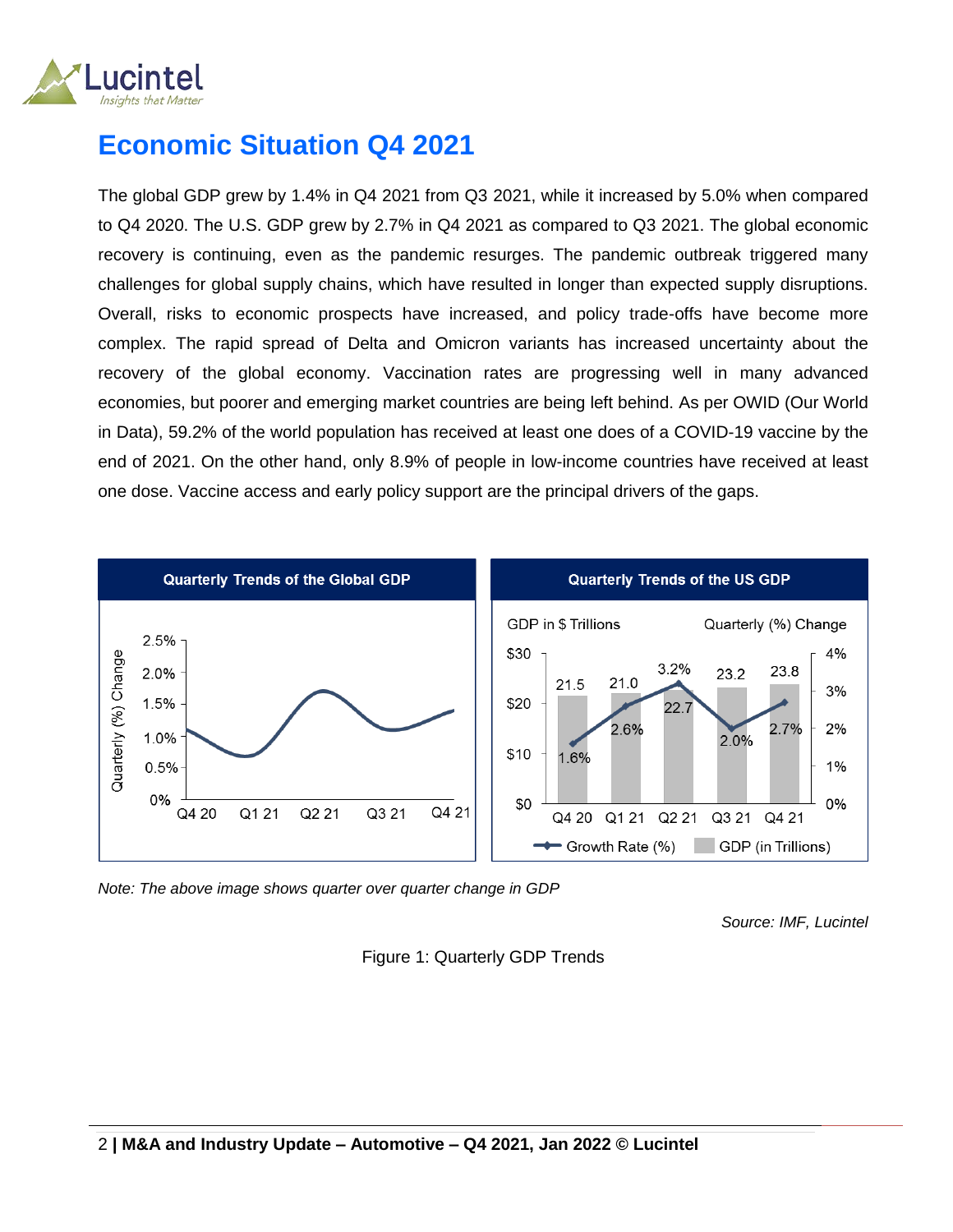

# **Automotive Industry Update – Q4 2021**

The global lightweight vehicle sales increased by 11.0% in Q4 2021 from Q3 2021 and decreased by 12.6% when compared to Q4 2020. After the pandemic, people have started to prioritize social distancing and personal hygiene, this has translated into a higher preference for personal mobility which has boosted vehicle sales. The automotive industry is one of the largest end markets, and it plays a unique role in bringing together the most scientific and technological advancements globally. OEMs, suppliers, and governments are adapting their strategies accordingly to fit into a changing world. The industry players focused on investments in technologies centering on the future of driving and new ways of engaging with customers whose buying habits have changed from traditional sources. The figure below depicts change in demand for light vehicles in the past five quarters (Q4 2020 – Q4 2021).



*Source: LMC, Lucintel*

#### Figure 2: Quarterly Change in the Global Light Vehicle Market Demand

Asia Pacific held the largest demand of around 44% in the global light vehicle market, followed by ROW, Europe, and North America. On quarter-over-quarter basis, most of the regions started recovery in Q4 of 2021 as compared to Q3 of 2021. Asian countries, like China, showed the highest growth in this quarter. China's light vehicle sales increased by 33.9% on quarterly basis, as shown in the figure below.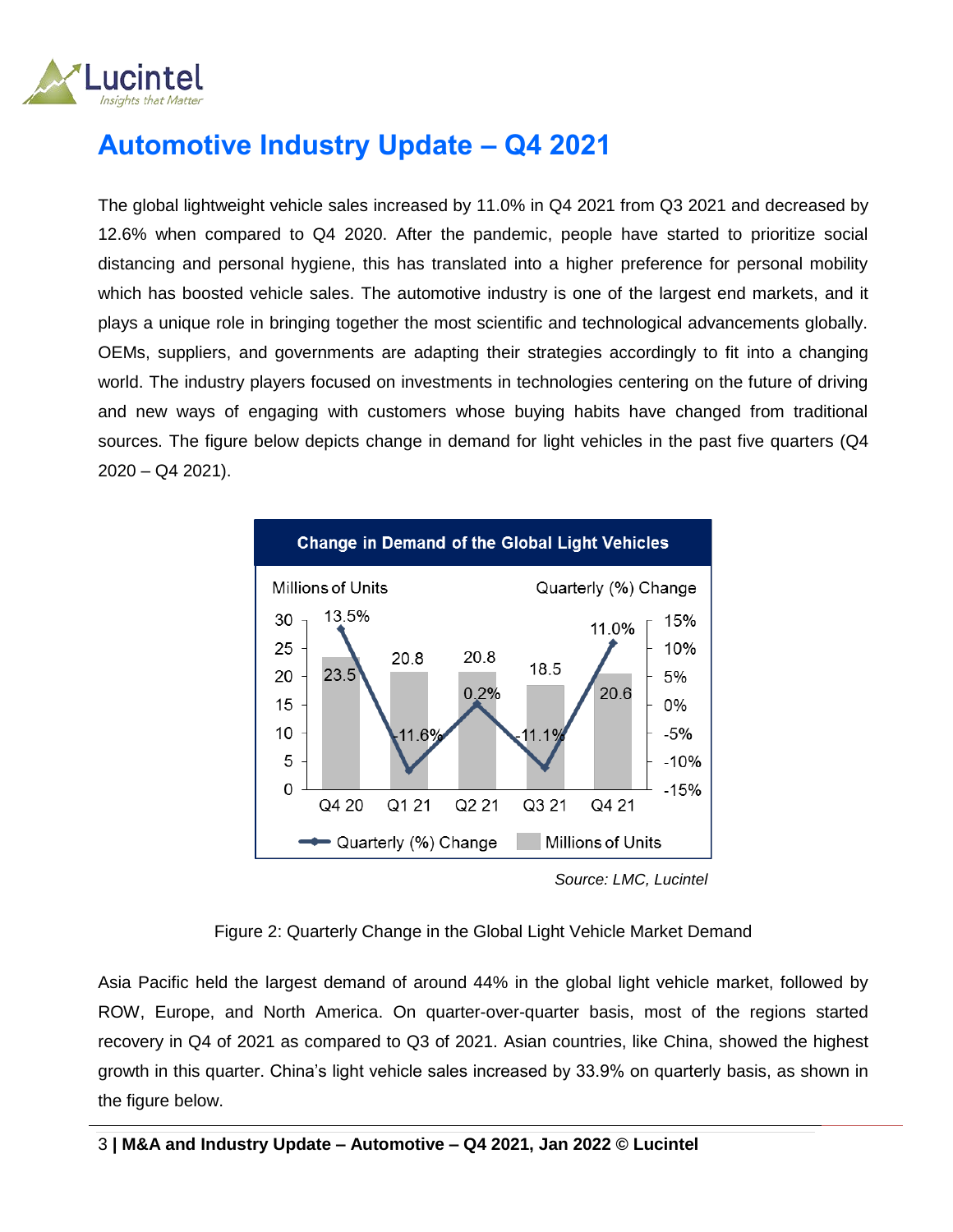



 *Source: LMC, Lucintel*

Figure 3: Regional Market Share and Year on Year Change of Global Light Vehicle Demand

### **M&A Update – Q4 2021**

The global automotive industry recorded 112 completed deals in Q4 2021, a 19% decline from Q3 2021 and 21% decline on yearly basis, i.e., from Q4 2020. The total deal value in Q4 of 2021 was \$15.1 billion, which is 40% decline from Q3 2021 and 59% increase from Q4 2020. The COVID-19 new variant had a significant impact on the automotive M&A activities. The challenges due to the COVID-19 pandemic across the automotive sector caused softness in M&A during Q4 2021 as OEMs, suppliers, and retailers adapted their businesses to the pandemic. The deal activities is expected to expand in 2022 as investment in new energy vehicles (NEV), new ways of living, new technologies, and new capitals are injecting new life into automotive M&A activities. Innovative suppliers seeking growth in areas, like electric vehicles ("EVs"), continue to invest in forward-looking technologies. Mergers and acquisitions will be an opportunity for organizations to right-size operations in order to meet new market demands and strengthen supply chains in a post-pandemic world.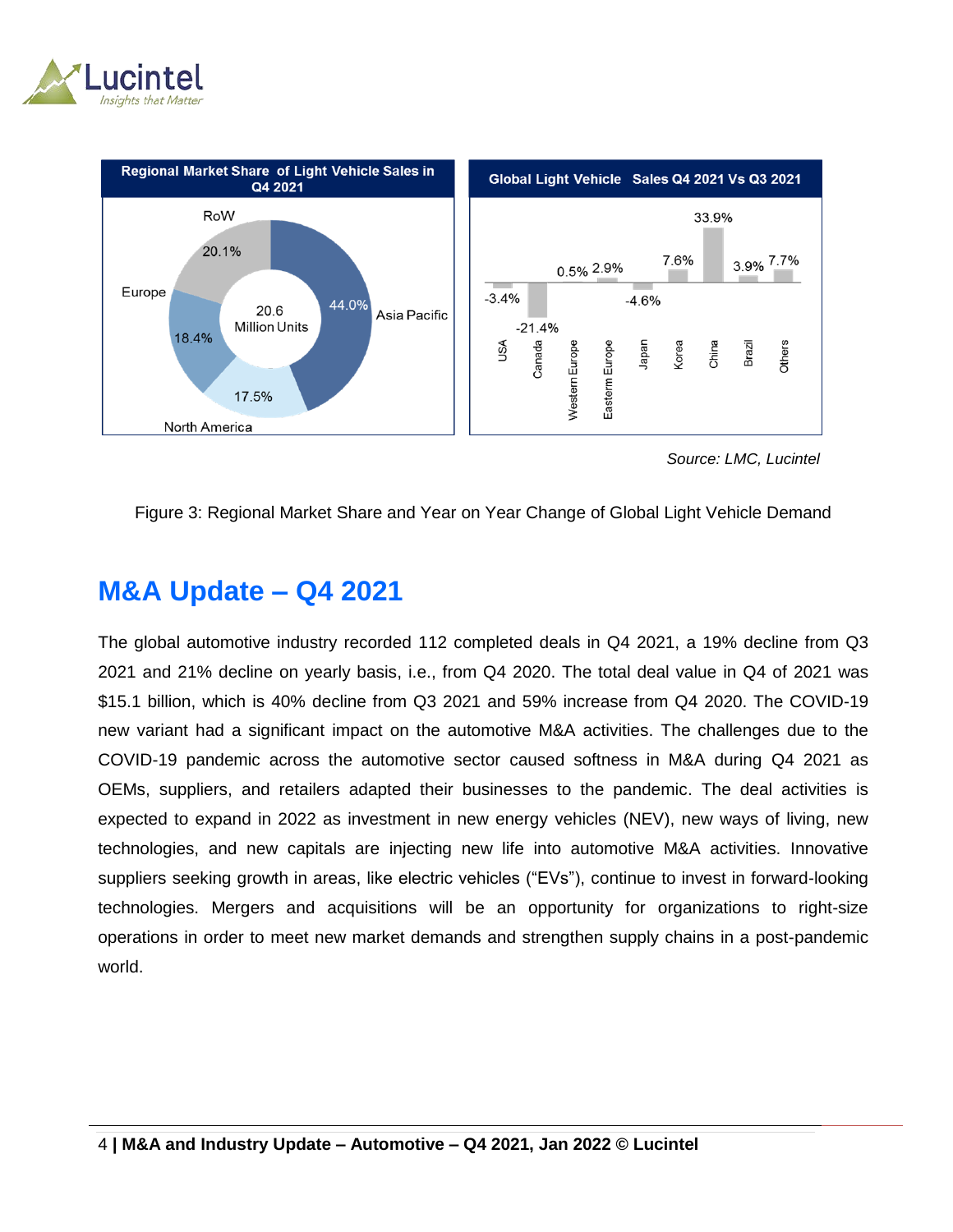



*Note: The above chart includes total completed deals with disclosed and undisclosed values*

 *Source: Lucintel*

#### Figure 4: Quarterly M&A Activities in the Global Automotive Market

| <b>M&amp;A Deals</b>    | <b>Quarter over Quarter Change in Merger and Acquisition Activities</b> |       |                   |       |        |  |  |  |
|-------------------------|-------------------------------------------------------------------------|-------|-------------------|-------|--------|--|--|--|
|                         | Q4 20                                                                   | Q1 21 | Q <sub>2</sub> 21 | Q3 21 | Q4 21  |  |  |  |
| Deal Value (\$ Billion) | $-6%$                                                                   | 21%   | $-32%$            | 221%  | $-40%$ |  |  |  |
| No. of Deals            | 14%                                                                     | 4%    | $-1\%$            | $-5%$ | $-19%$ |  |  |  |

#### Table 1: Quarterly Changes in M&A Activities in the Global Automotive Market

#### Table 2: M&A Deals in the Global Automotive Market

| <b>Date</b>     | <b>Target</b><br>Company | <b>Acquirer</b><br>Company | Value of<br><b>Deal</b> | <b>Description</b>                                                                                                                                                                                                                                                         |
|-----------------|--------------------------|----------------------------|-------------------------|----------------------------------------------------------------------------------------------------------------------------------------------------------------------------------------------------------------------------------------------------------------------------|
| Dec 12,<br>2021 | Fidcar SaS               | Motork PLC                 | \$15.54 M               | Through completion of the acquisition, MotorK will<br>integrate Fidcar's technology into its SaaS platform and<br>offer these additional solutions to its customers to help                                                                                                |
| Dec 08,<br>2021 | Damon Motors<br>Inc.     | House Of<br>Lithium Ltd    | \$30 M                  | The financing will use for further production and<br>manufacturing activity as the Damon prepares to open<br>its Canadian factory, and begin delivery of HyperSport<br>motorcycles in 2022.                                                                                |
| Dec 02,<br>2021 | <b>FCA Ireland DAC</b>   | Gowan Group<br>Ltd         | N/A                     | Gowan Group, the family-owned holding company,<br>acquired FCA Ireland, taking over responsibility for<br>importing the Fiat, Alfa Romeo, Jeep and Fiat<br>Professional brands into Ireland. The conclusion of this<br>transaction is subject to the Irish Competition and |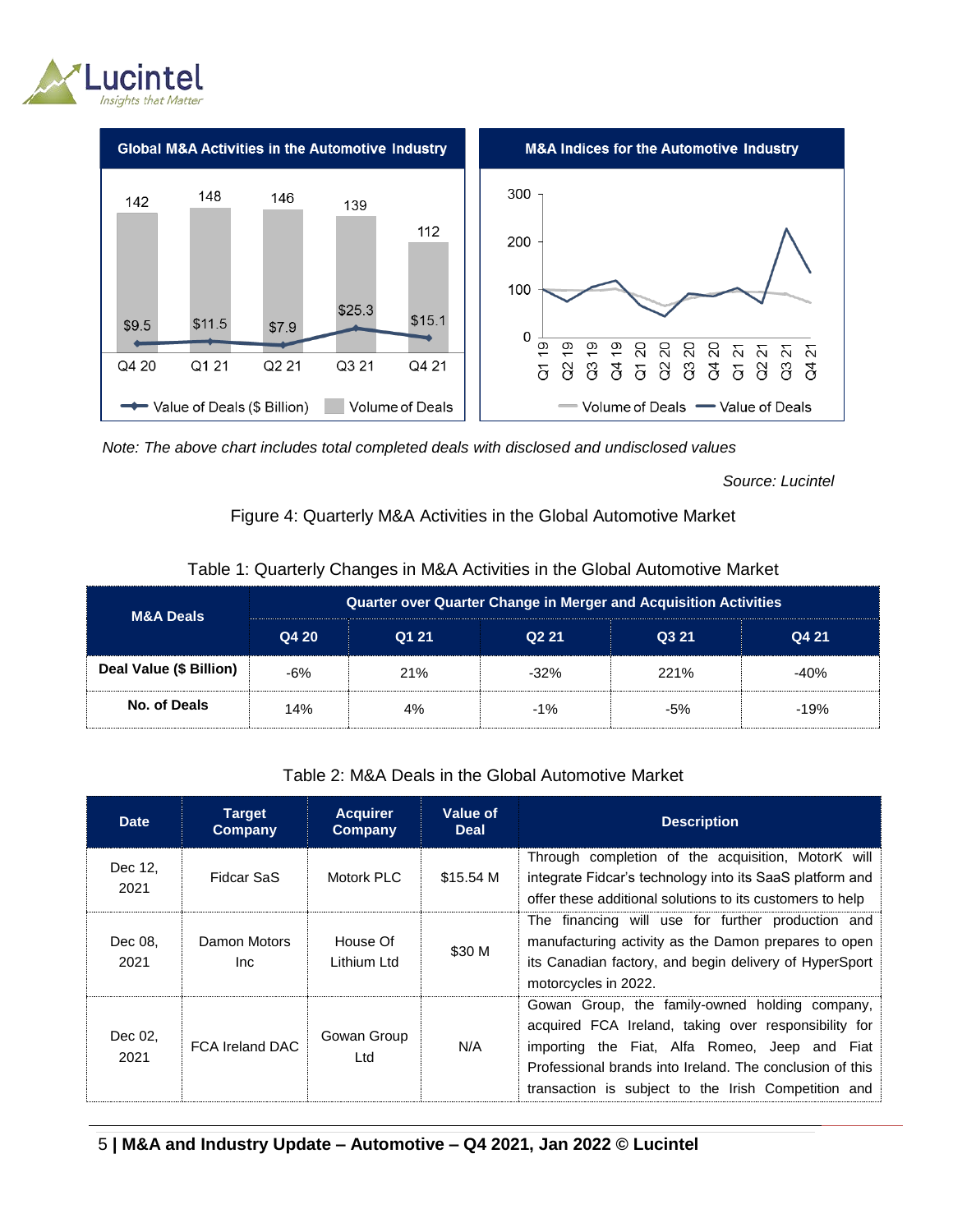

|                 |                                           |                                   |            | Consumer Protection Commissioner's approval.                                                                                                                                                                                                                                                                                     |
|-----------------|-------------------------------------------|-----------------------------------|------------|----------------------------------------------------------------------------------------------------------------------------------------------------------------------------------------------------------------------------------------------------------------------------------------------------------------------------------|
| Nov 19,         |                                           |                                   |            | The acquisition of AirCaptif will contribute to reaching                                                                                                                                                                                                                                                                         |
| 2021            | AirCaptif                                 | Michelin                          | N/A        | the goals for growth beyond the tire, and more<br>specifically in the field of flexible composites.                                                                                                                                                                                                                              |
| Nov 16,<br>2021 | McCoy<br>Freightliner                     | Penske<br>Automotive<br>Group Inc | N/A        | The McCoy acquisition<br>is<br>expected<br>to<br>generate<br>approximately \$200<br>million annualized<br>revenue,<br>building further scale within the Penske Automotive<br>Group's wholly-owned Premier Truck Group ("PTG")<br>subsidiary.                                                                                     |
| Nov 08,<br>2021 | Advantage<br><b>Materials</b><br>Handling | Wolter Inc                        | N/A        | The acquisition will broaden the Wolter's productivity<br>toolbox, which includes an extensive inventory of used<br>equipment, automation and robotics, cranes and hoists,<br>railcar movers, standby power and generators, forklift<br>training, workplace storage and much more.                                               |
| Nov 02,<br>2021 | <b>BMW 4S &amp;</b><br>Lexus Car          | Shanghai<br>Yongda Auto<br>Grp Co | \$130.15 M | The acquisition will strengthen the luxury brand<br>portfolio, realize the company's expansion of its 4S<br>dealership outlets and network coverage in the country,<br>better serve the high-end customer resources in the<br>above-mentioned regions, and further enhance the<br>company's provision of car sales to customers. |
| Nov 01,<br>2021 | D&W Diesel Inc                            | Jasper<br>Holdings Inc            | N/A        | This acquisition is the next step in expanding Jasper<br>Holdings, Inc.'s footprint in the fuel and air product<br>aftermarket, along with additional new products and<br>services.                                                                                                                                              |
| Oct 26,<br>2021 | <b>Empire Bus</b><br><b>Sales</b>         | <b>Creative Bus</b><br>Sales Inc  | N/A        | With this acquisition, Creative Bus Sales expands its<br>sales and service footprint in the Northeast while also<br>adding another location to a nationwide support<br>network for its transit, school, and retail bus customers.                                                                                                |
| Oct 22,<br>2021 | VeriFacts<br>Automotive LLC               | <b>OEConnection</b><br>LLC        | N/A        | This acquisition will continue to enhance the value<br>including vehicle manufacturers and repairs shops with<br>the primary goal of driving safe and proper vehicle<br>repairs.                                                                                                                                                 |
| Oct 04,<br>2021 | Airdrie Auto Body                         | AutoCanada<br>Inc                 | N/A        | This acquisition supports the strategy to develop<br>collision<br>national<br>centre<br>network<br>match<br>to<br>AutoCanada's existing dealerships.                                                                                                                                                                             |
| Oct 01,<br>2021 | Protean Electric<br>Ltd                   | BD Auto &<br>Energy Ltd           | N/A        | The combination of BEDEO and Protean Electric brings<br>together two highly synergistic providers of electric<br>vehicle technology solutions as BEDEO evolves into a<br>diversified, best-in-class platform that helps companies<br>transition to zero emission mobility.                                                       |